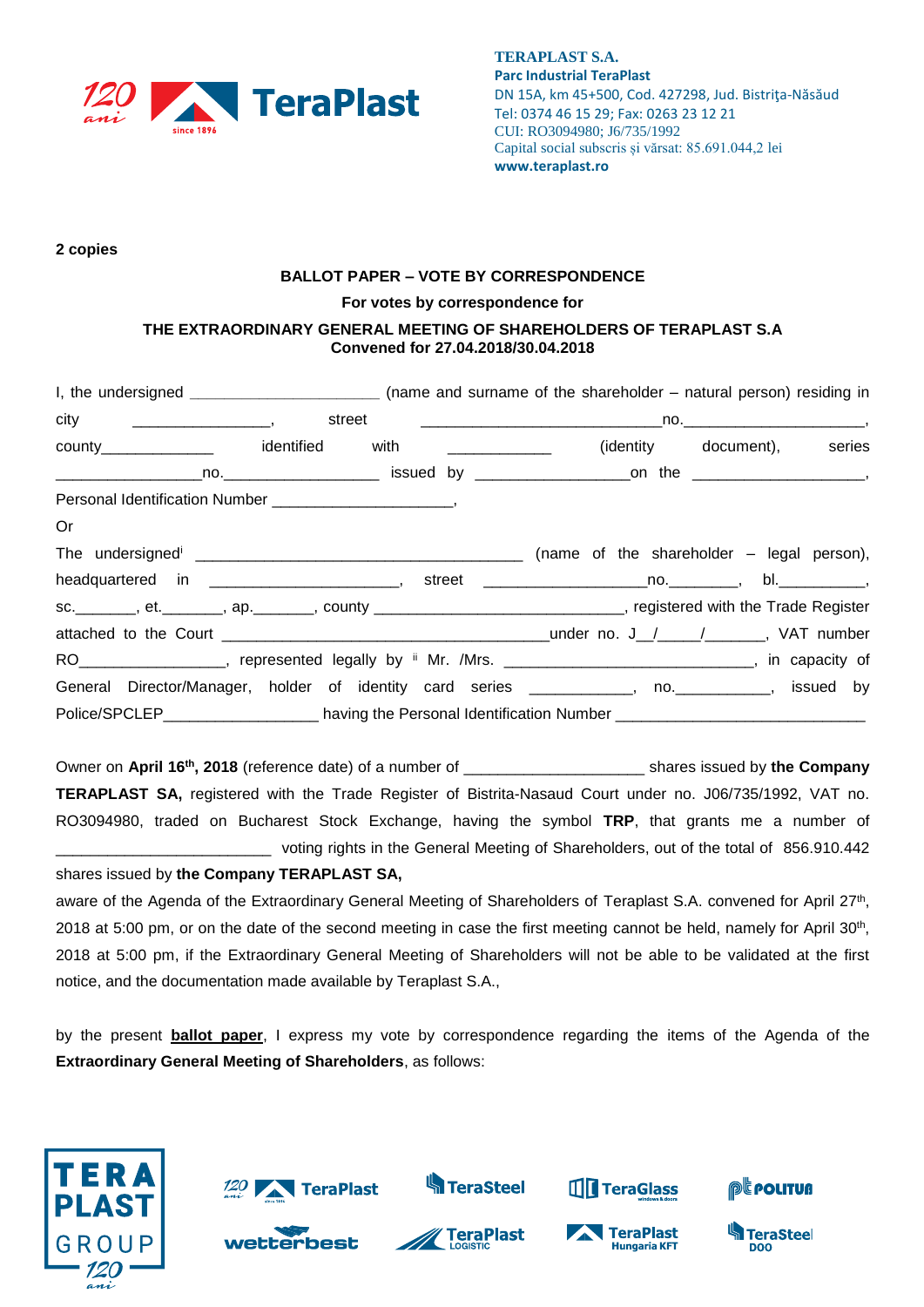

1. For item 1 of the agenda, namely: "**Authorization of the increase of the share capital of the Company, up to a maximum of 21.450.000 lei, up to the maximum amount of 107.141.097 lei, representing authorized capital, by delegating to the Board of Directors, for a period of 12 months, the exercise of its competencies regarding the increase of the share capital, based on the provisions of art. 114 paragraph (1) - (2), and of art. 2201 of Law no. 31/1990, the provisions of art. 85 of the Law no. 24/2017 and the provisions of art. 9 paragraph (2) of the Articles of Association of the company, under the following conditions:**

**- The newly issued shares will be distributed free of charge to all shareholders of the company registered in the Register of Shareholders at the registration date to be determined by the Board of Directors;**

**- The capital increase will be made to support the current activity of the company;**

**- Each shareholder registered in the Register of Shareholders at the registration date (which will be determined by the Board of Directors by the decision approving all the details of the increase of the share capital) will be allocated a number of 1 free share to 4 shares held;**

**- The increase of the share capital will be made by incorporating the reserves set up in the previous years.":**

| For | <b>Against</b> | <b>Abstention</b> |
|-----|----------------|-------------------|
|     |                |                   |

2. For item 2 of the agenda, namely: "To authorise the company's Board of Directors to perform any and all **formalities necessary to carry out the fulfillment of item 1 of this agenda of the Extraordinary General Meeting of Shareholders, including but not limited to: initiating, developing (including setting out the date of payment, setting out the registration date - the date that serves to identify the shareholders over whom the effects of the capital increase will be reflected, setting the ex-date, establishing the exact value with which the share capital is increased, determining the price at which the fraction of shares resulting from the application of the algorithm and the rounding of the results will be compensated), completing, registering and operating the increase of the share capital, the corresponding modification of the Company's Articles of Association, the drafting and signing of all documents and the fulfillment of any formalities for the implementation and registration of the increase of the share capital to the competent authorities.":**

| For | <b>Against</b> | <b>Abstention</b> |
|-----|----------------|-------------------|
|     |                |                   |

3. For item 3 of the agenda, namely: **" 3.To approve the updating of the Company's Articles of Association in accordance with those approved at item 1 above, as follows:**

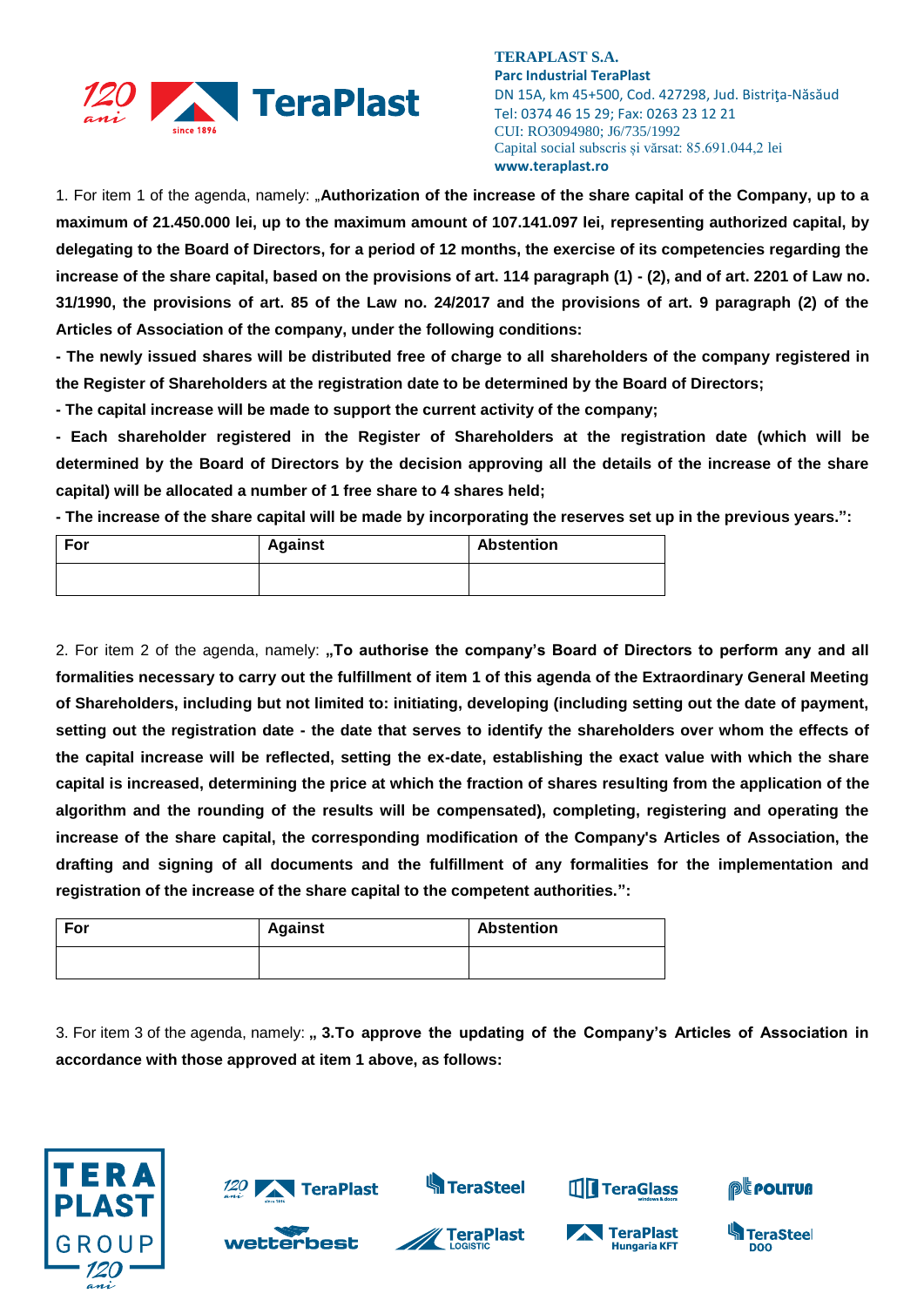

**Art. 9. par. (4) shall be inserted and shall have the following content: "The Board of Directors is authorized by the Articles of Association, for a period of 12 months from the date of completing the Articles of Association with this article, to increase the share capital of the Company with a value of maximum 21.450.000 lei, up to the maximum amount of 107,141,097 lei, representing authorized capital.":**

| For | <b>Against</b> | <b>Abstention</b> |
|-----|----------------|-------------------|
|     |                |                   |

4. For item 4 of the agenda, namely: **"To approve the maximum limit of indebtedness that the company can contract in the 2018 financial year and the approval of the warranty of credit and/or leasing contracts which are going to be accessed within the limit established, with security interest in real estate/pledge, assignments of current and future receivables rights, assignments related to current and future cash, resulting from current accounts and assignments of rights resulted from the insurance policies. The proposal of the Board of Administration is that this limit of indebtedness to reach the total value of 185.000.000 lei.":**

| For | <b>Against</b> | <b>Abstention</b> |
|-----|----------------|-------------------|
|     |                |                   |

5. For item 5 of the agenda, namely: "To authorise the Board of Directors to take, for and on behalf of the **Company, all the actions and steps required or useful for the enforcement of item 4 of this decision, up to the maximum agreed limit of indebtedness. Therefore, the Board of Directors shall issue decisions on: taking out bank loans, entering into credit/leasing contracts, extending the bank loan/leasing contracts, establishing the security structure corresponding to the taken out/extended bank loan or leasing contracts, restructuring/establishing new maturity dates for the granted loans, changing the structure of the securities for the pending loans, authorising the persons entitled to sign for and on behalf of TERAPLAST S.A. the bank loan contracts / the leasing contracts / the security contracts / the addendums to the bank loan/leasing contracts, and also any other complementary documents or instruments related to or referred to in the bank loan/leasing contracts, security contracts or any other documents, and also to sign any other forms and requests that might be necessary or useful in relation to such bank transactions.":**

| For | <b>Against</b> | <b>Abstention</b> |
|-----|----------------|-------------------|
|     |                |                   |





wetterbest







**TIT** TeraGlass



**TeraSteel** 

DOO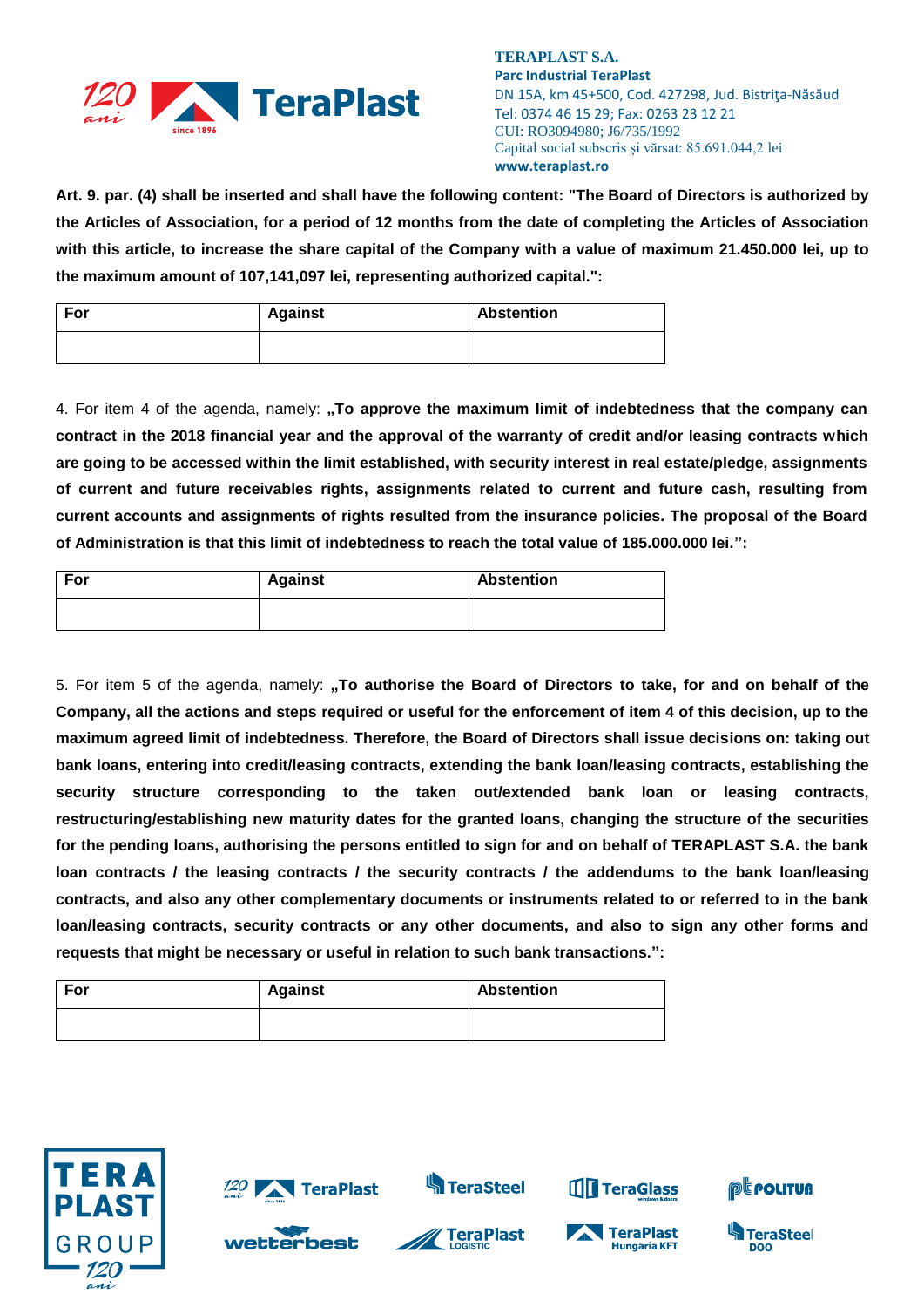

6. For item 6 of the agenda, namely: "To establish the registration date when the shareholders affected by the **decisions adopted by the Extraordinary General Meeting of Shareholders shall be identified. The Board of Directors suggests the date of June 15th, 2018.":**

| For | <b>Against</b> | <b>Abstention</b> |
|-----|----------------|-------------------|
|     |                |                   |

7. For item 7 of the agenda, namely: "To approve the date of June 14th, 2018, as "ex-date", namely the date **previous to the registration date when the financial instruments, subject of the decisions of the corporate bodies, are transacted without the rights resulting from such decision, pursuant to Article 2 letter f) of the Regulation no. 6/2009 on the exercise of certain rights of the shareholders within the general meetings of the trading companies, as amended and completed by Regulation no. 13/2014 on the amendment and completion of certain regulations issued by the Security National Board (hereinafter referred to as NSC Regulation no. 6/2009)":**

| For | <b>Against</b> | <b>Abstention</b> |
|-----|----------------|-------------------|
|     |                |                   |

8. For item 8 of the agenda, namely: "To authorize the Board of Directors to enforce the decisions adopted by **the Extraordinary General Meeting of Shareholders."**

| For | <b>Against</b> | <b>Abstention</b> |
|-----|----------------|-------------------|
|     |                |                   |

9. For item 9 of the agenda, namely: **" To authorize the Chairman of the Board of Directors, Mr. Dorel Goia, to sign, for and on behalf of all the shareholders present at the meeting, the EGMS Decision.":**

| For | <b>Against</b> | <b>Abstention</b> |
|-----|----------------|-------------------|
|     |                |                   |

10. For item 10 of the agenda, namely: **"To authorize the company's legal adviser, Mrs. Diana Octavia Bretfelean, holder of ID card series X.B. no. 515915, to do everything that is necessary as to record the EGMS Decision at the Trade Register of Bistrita-Nasaud Court, and to publish such decision in the Official Gazette of Romania, Section 4.":**